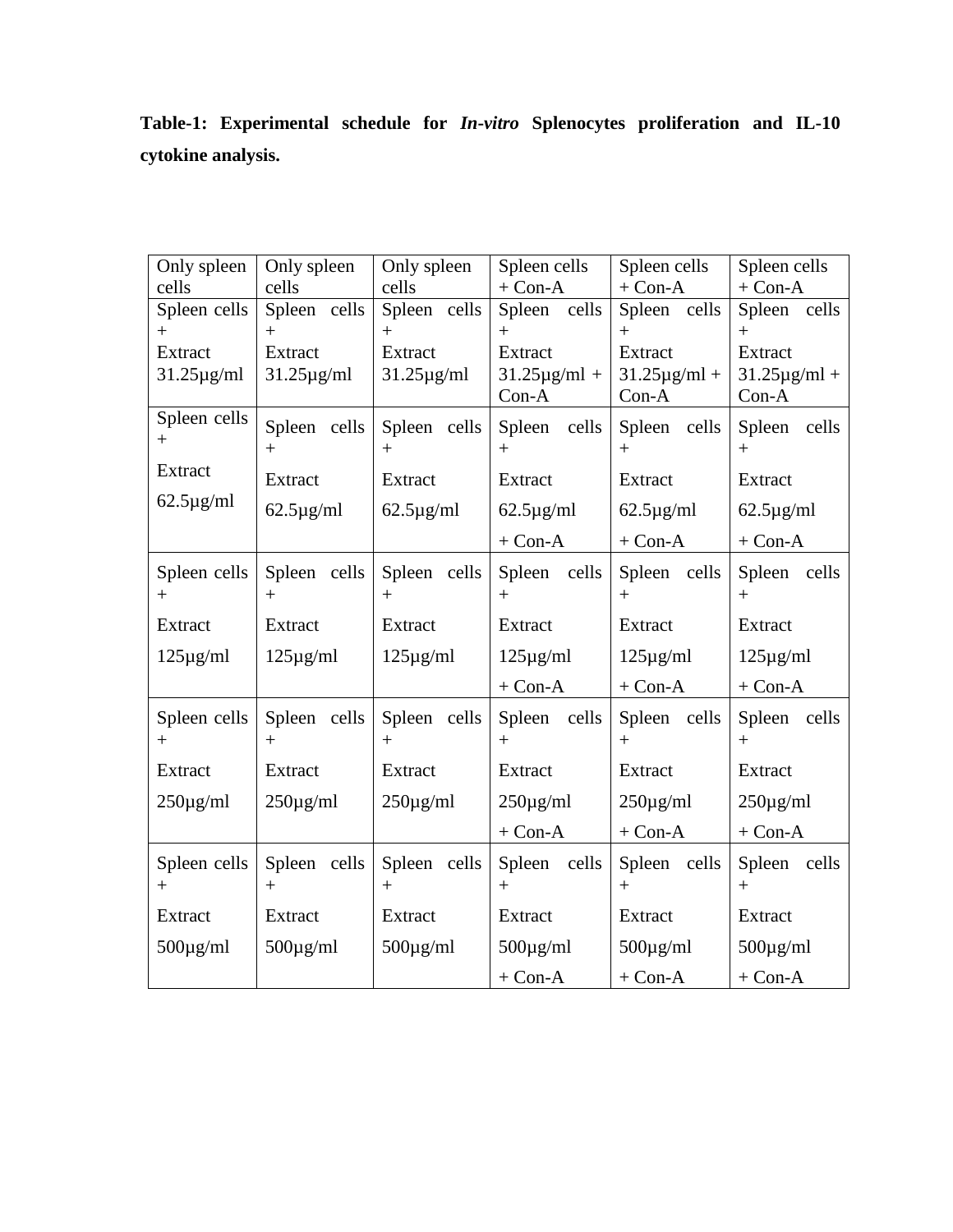**Table-2: ELISA Test Protocol**

| control<br>$+ve$ |                                        |     |                      |           |     |                |                |                |     |     |              |
|------------------|----------------------------------------|-----|----------------------|-----------|-----|----------------|----------------|----------------|-----|-----|--------------|
| Sup.             | +ve control Sup. $\vert$ A1 $\vert$ A1 |     |                      | <b>B1</b> | B1  | C <sub>1</sub> |                | D <sub>1</sub> |     | E1  | E1           |
| -ve control Sup. | -ve control Sup.                       |     | $A2 \mid A2 \mid B2$ |           | B2  | C <sub>2</sub> | C <sub>2</sub> | D2             | D2  | E2  | E2           |
| Std              | Std                                    | Std | Std                  | Std       | Std | Std            | Std            | Std            | Std | Std | Std          |
|                  |                                        |     |                      |           |     | $\overline{4}$ | 4              |                |     |     | <sub>0</sub> |
| <b>RB</b>        | <b>RB</b>                              |     |                      |           |     |                |                |                |     |     |              |

 $+ve$  control Sup. = spleen cells supernatant  $+ Con-A$ ,  $-ve$  control Sup. = spleen cells supernatant only, RB = Reagent blank, A1-E1=500/250/125/62.5/31.25µg/ml extract and Con-A treated supernatant, respectively. A2-E2=  $500/250/125/62.5/31.25\mu g$  /ml, extract treated supernatant, respectively. Std1-6= Rat IL-10 standard of concentration 1000/500/250/125/62.5/31.25 pg/ml, respectively.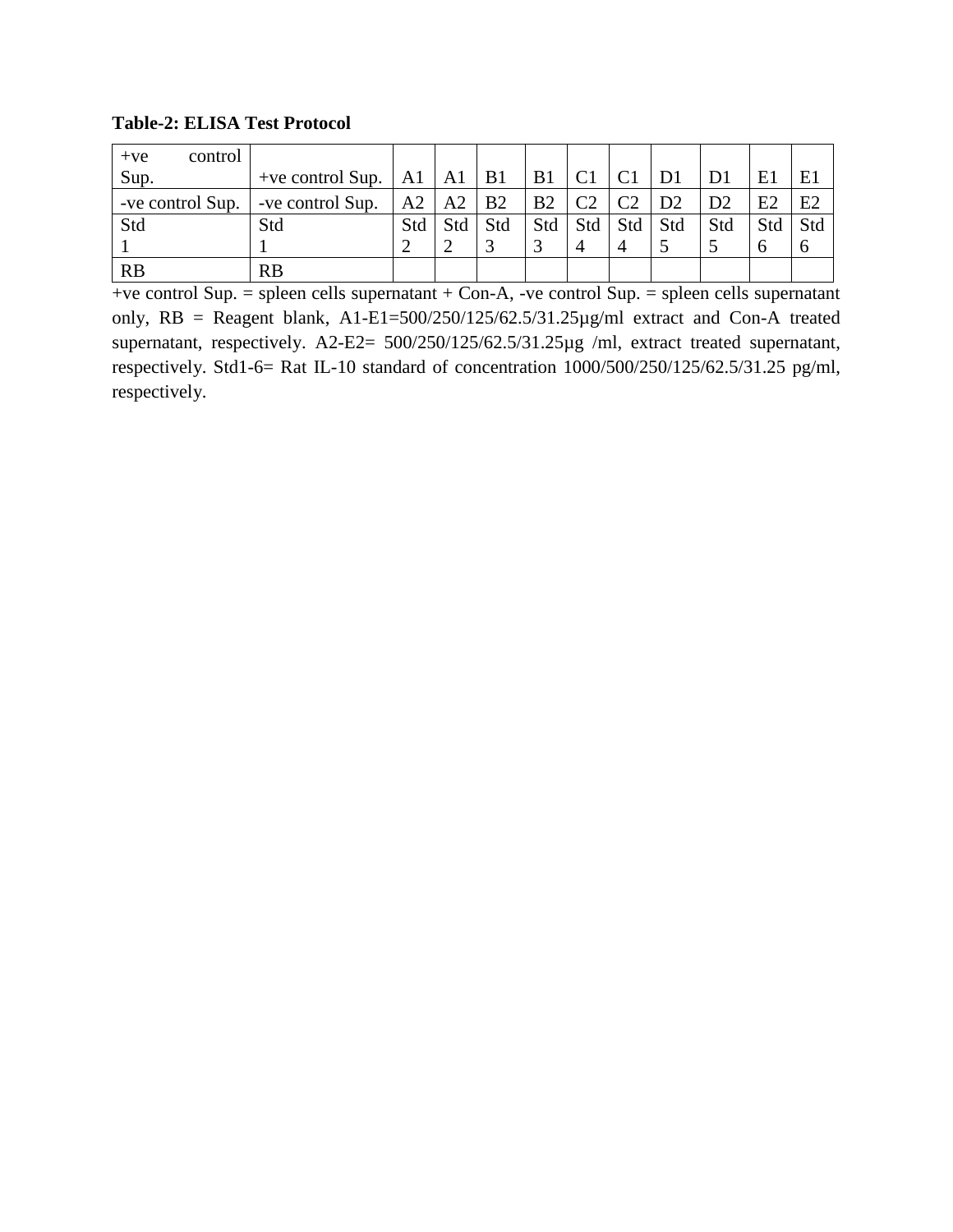## *Table-3: In-vitro* **antibacterial effects of HAE:**

|       | Name of Bacteria      | Quantity of extract   | Zone of Inhibition (mm) after |                  |                  |
|-------|-----------------------|-----------------------|-------------------------------|------------------|------------------|
| S.No. |                       | (mg/disc)             | 24 hrs                        | 36 hrs           | 48 hrs           |
|       |                       | 1.25                  | 9                             | 8                | 8                |
|       |                       | 2.5                   | 10                            | 9                | 9                |
| 1.    | Staph. aureus         | 5                     | 17                            | 15               | 15               |
|       |                       | 10                    | 20                            | 19               | 19               |
|       |                       | 20                    | 20                            | 20               | 20               |
|       | Positive Control      | Tetracycline (30µg)   | 30                            | 30               | 30               |
|       |                       | 1.25                  | 8                             | 8                | 7                |
|       |                       | 2.5                   | 12                            | 10               | 9                |
| 2.    | <b>Bacillus cerus</b> | 5                     | 15                            | 15               | 14               |
|       |                       | 10                    | 18                            | 17               | 17               |
|       |                       | 20                    | 19                            | 19               | 18               |
|       | Positive Control      | Tetracycline (30µg)   | 23                            | 23               | 23               |
|       |                       | 1.25                  | 9                             | 9                | 9                |
|       |                       | 2.5                   | 12                            | 12               | 12               |
| 3.    | Streptococcus uberis  | 5                     | 16                            | 16               | 16               |
|       |                       | 10                    | 19                            | 19               | 18               |
|       |                       | 20                    | 22                            | 22               | 22               |
|       | Positive Control      | Tetracycline (30µg)   | 27                            | 27               | 27               |
|       |                       | 1.25                  | $\boldsymbol{0}$              | $\boldsymbol{0}$ | $\boldsymbol{0}$ |
|       | E. coli               | 2.5                   | 8                             | 8                | $\overline{7}$   |
| 4.    |                       | 5                     | 9                             | 8                | 8                |
|       |                       | 10                    | 11                            | 10               | 10               |
|       |                       | 20                    | 15                            | 14               | 14               |
|       | Positive Control      | Amikacin (30 µg)      | 24                            | 24               | 24               |
|       |                       | 1.25                  | 8                             | 8                | $\tau$           |
|       |                       | 2.5                   | 10                            | 9                | 8                |
| 5.    | Pseudomonas           | 5                     | 13                            | 12               | 12               |
|       | aeruginosa            | 10                    | 15                            | 13               | 13               |
|       |                       | 20                    | 15                            | 13               | 12               |
|       | Positive Control      | Amikacin $(30 \mu g)$ | 18                            | 18               | 18               |
|       |                       | 1.25                  | 9                             | 9                | 8                |
|       |                       | 2.5                   | 10                            | 9                | 8                |
| 6.    | Klebsiella pneumoniae | 5                     | 13                            | 12               | 12               |
|       |                       | 10                    | 13                            | 13               | 13               |
|       |                       | 20                    | 13                            | 13               | 13               |
|       | Positive Control      | Amikacin (30 µg)      | 25                            | 25               | 25               |
| 7.    | Negative control      | $\boldsymbol{0}$      |                               |                  |                  |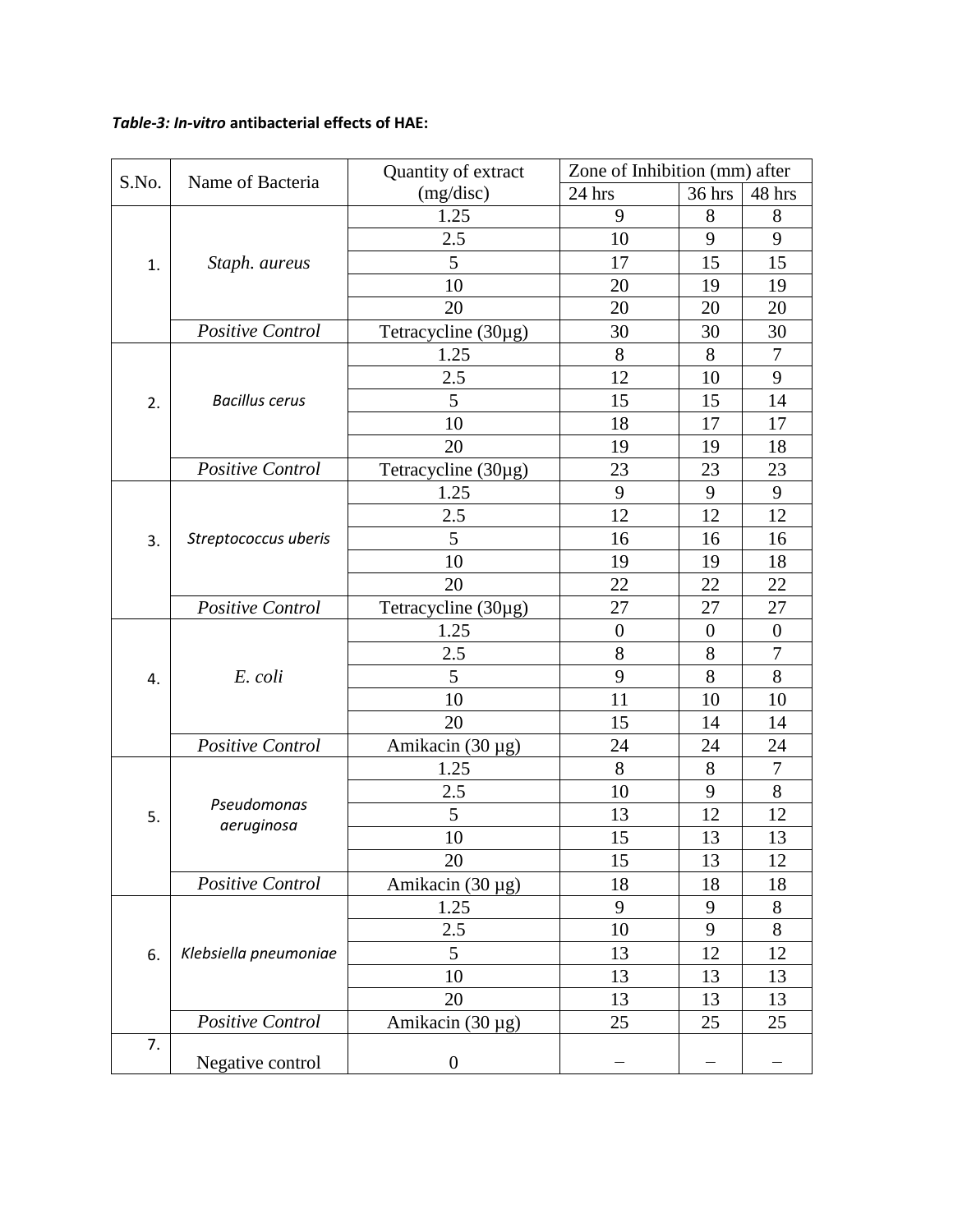## **Table-4**: *In-vitro* **antifungal effects of HAE:**

| S.No. | Name of Fungus        | Quantity of extract     | Zone of Inhibition (mm) after |        |        |
|-------|-----------------------|-------------------------|-------------------------------|--------|--------|
|       |                       | (mg/disc)               | $24$ hrs                      | 36 hrs | 48 hrs |
|       |                       | 2.5                     |                               |        |        |
|       |                       | 5                       |                               |        |        |
| 1.    | Candida albicans      | 10                      | 10                            |        |        |
|       |                       | 20                      | 11                            |        |        |
|       |                       | Fluconazole $(10\mu g)$ | 28                            | 28     | 28     |
|       |                       | 2.5                     |                               |        |        |
|       |                       | 5                       | 8                             |        |        |
|       |                       | 10                      | 8                             | 8      | 7      |
| 2.    |                       | 20                      | 12                            | 11     | 11     |
|       | Aspergillus niger     | Fluconazole $(10\mu g)$ | 21                            | 21     | 21     |
|       |                       | 2.5                     |                               |        |        |
|       |                       | 5                       | 8                             |        |        |
|       |                       | 10                      | 9                             | 8      | 8      |
| 3.    |                       | 20                      | 13                            | 13     | 12     |
|       | Aspergillus fumigates | Fluconazole $(10\mu g)$ | 23                            | 23     | 23     |
| 4.    |                       |                         |                               |        |        |
|       | Negative control      | $\Omega$                |                               |        |        |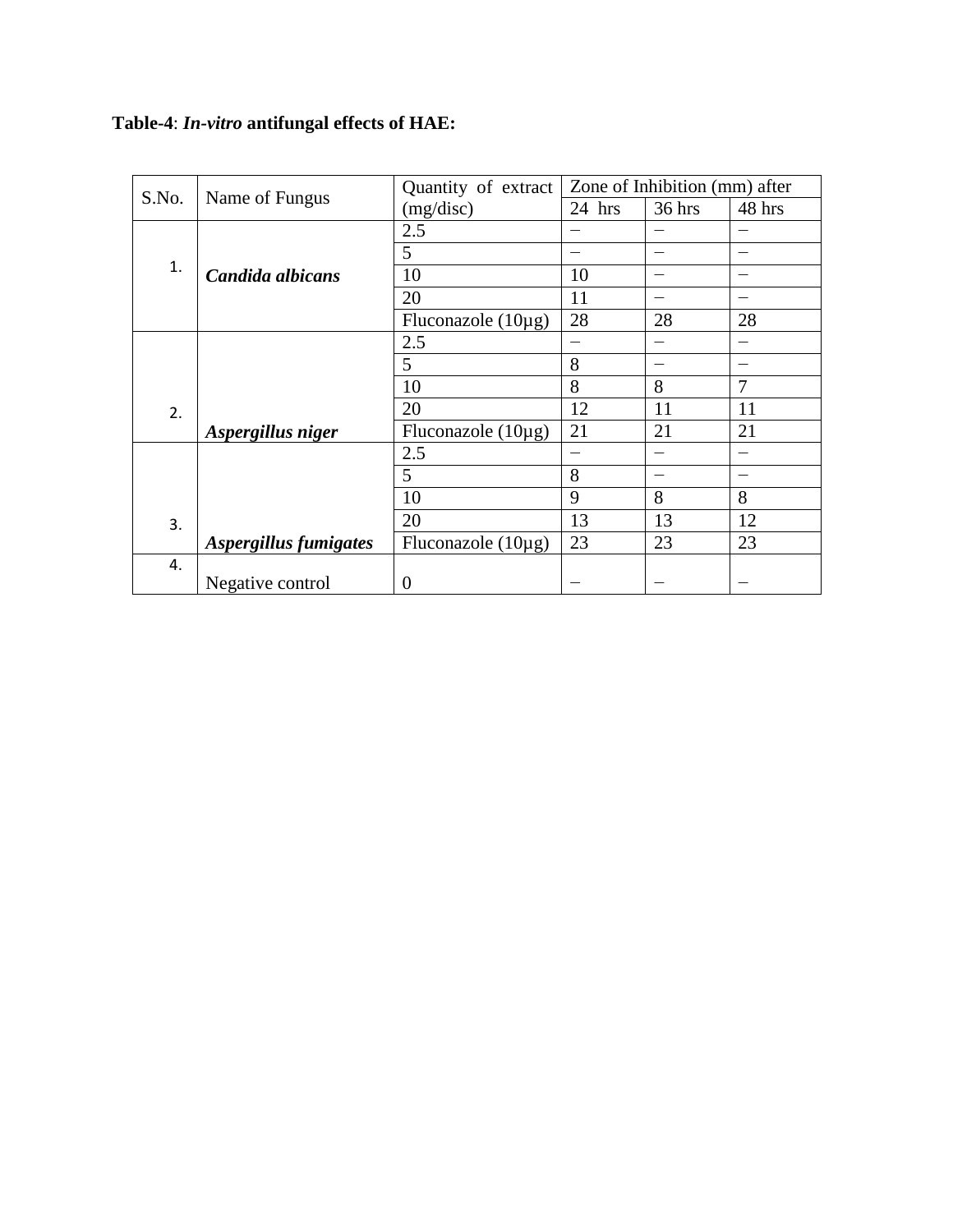|       | Conc. of HAE of A. nilotica | Absorbance $(O.D)*$ | Control           |
|-------|-----------------------------|---------------------|-------------------|
| S.No. | (mg/ml)                     | (Mean $\pm$ S.E.)   | (Mean $\pm$ S.E.) |
|       | 0.3125                      | $1.579 \pm 0.083$   |                   |
| 2.    | 0.625                       | $1.471 \pm 0.028$   |                   |
| 3.    | 1.25                        | $1.458 \pm 0.228$   | $1.190 \pm 0.046$ |
| 4.    | 2.5                         | $1.076 \pm 0.012$   |                   |
|       |                             | $0.905 \pm 0.125$   |                   |
| 6.    | 10                          | $0.812 \pm 0.091$   |                   |

**Table-5: MNTD of HAE of** *Acacia nilotica* **leaves in MDBK cell line**

*Difference\* (O.D. at 560 - 670 nm)*

|                 | $1400C$ -00. $1 \text{ C1D}_{50}$ for TDK virus |                                    |
|-----------------|-------------------------------------------------|------------------------------------|
| S.N.            | Log of virus concentration                      | Optical density* (Mean $\pm$ S.E.) |
|                 | $\theta$                                        | $0.400 \pm 0.031$                  |
| 2               | $-1$                                            | $0.757 \pm 0.049$                  |
| 3               | $-2$                                            | $1.102 \pm 0.048$                  |
| $\overline{4}$  | $-3$                                            | $1.437 \pm 0.070$                  |
| 5               | $-4$                                            | $1.491 \pm 0.022$                  |
| 6               | $-5$                                            | $1.561 \pm 0.013$                  |
| $7\phantom{.0}$ | -6                                              | $1.586 \pm 0.051$                  |
| 8               | $-7$                                            | $1.587 \pm 0.025$                  |
| 9               | $-8$                                            | $1.561 \pm 0.051$                  |
| 10              | $-9$                                            | $1.553 \pm 0.044$                  |
| 11              | $-10$                                           | $1.61 \pm 0.025$                   |
| 12              | Control                                         | $1.546 \pm 0.046$                  |
|                 | Difference* (O.D. at 560 - 670 nm)              |                                    |
|                 |                                                 |                                    |

## **Table-06: TCID<sup>50</sup> for IBR virus**

**Table-07: Antiviral effect of HAE of** *Acacia nilotica* **leaves against IBR virus**

|      |                                         | Absorbance $(O.D.)^*$ |                   |                  |  |  |  |
|------|-----------------------------------------|-----------------------|-------------------|------------------|--|--|--|
| S.N. |                                         |                       | (Mean $\pm$ S.E.) |                  |  |  |  |
|      |                                         | $0.3125$ mg/ml        | $0.625$ mg/ml     | $1.25$ mg/ml     |  |  |  |
|      | HAE of A. nilotica<br>+ $TCID_{50}$ IBR | $0.413 \pm 0.037$     | $0.414 \pm .052$  | $0.433 \pm .028$ |  |  |  |
|      | Virus control                           | $0.710 \pm 0.020$     |                   |                  |  |  |  |
|      |                                         | $0.992 \pm 0.013$     |                   |                  |  |  |  |
|      |                                         |                       |                   |                  |  |  |  |
| 3    | Cell control                            |                       |                   |                  |  |  |  |
| 4.   | Percentage protection                   | Not Detectable        |                   |                  |  |  |  |

*Difference\* (O.D. at 560 - 670 nm)*